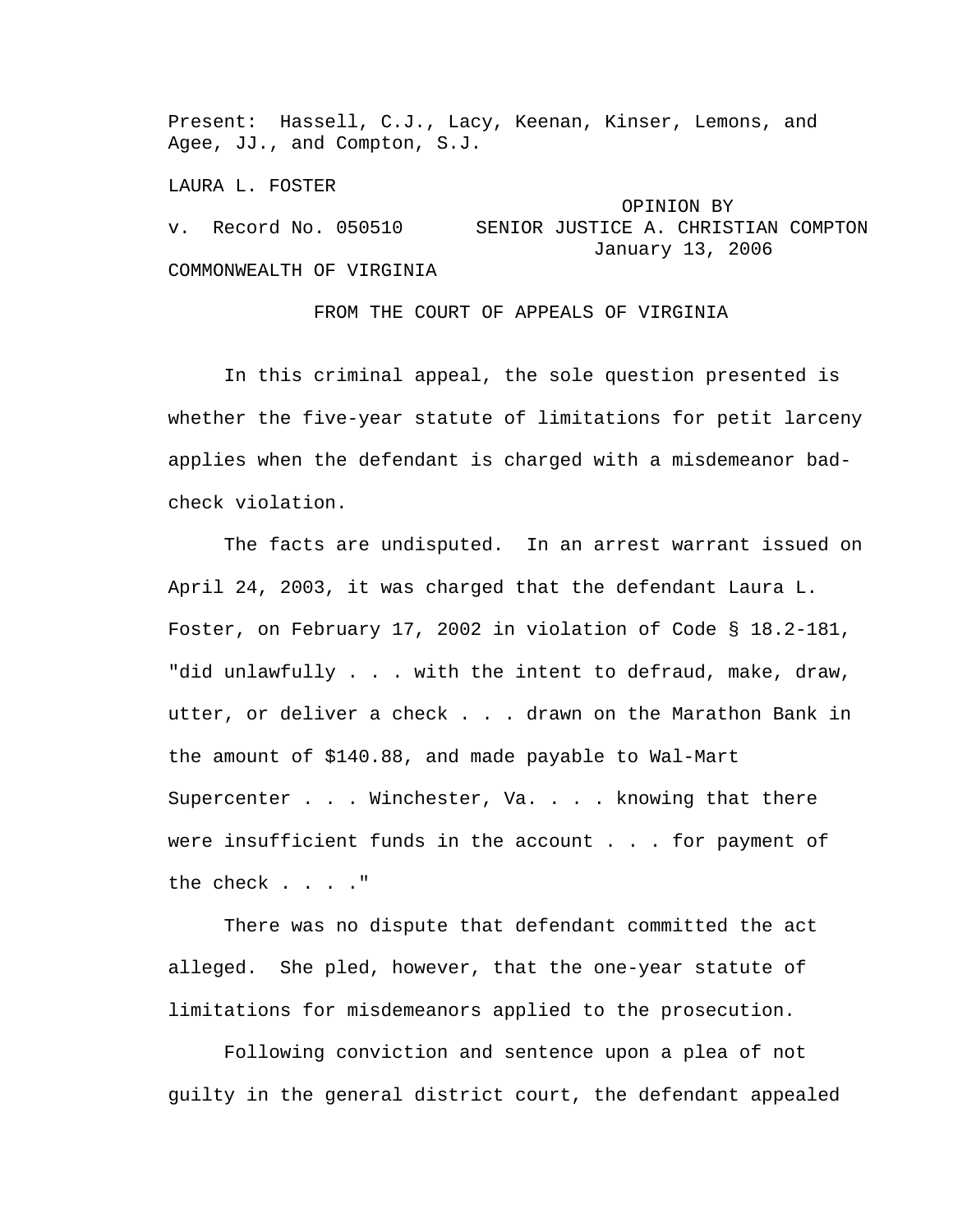to the circuit court, where she also was found guilty and sentenced to 12 months in jail with all but 14 days suspended.

 Upon review, the Court of Appeals of Virginia affirmed the circuit court's judgment. Foster v. Commonwealth, 44 Va. App. 574, 606 S.E.2d 518 (2004). We awarded defendant this appeal.

 Several statutes are involved in this controversy. Code § 18.2-181, a part of Virginia's Bad Check Law, as pertinent, provides:

"Any person who, with intent to defraud, shall make or draw or utter . . . any check, . . . for the payment of money, upon any bank, . . . knowing, at the time of such making, drawing, [or] uttering . . . , that the maker or drawer has not sufficient funds in, or credit with, such bank, . . . for the payment of such check, . . . although no express representation is made in reference thereto, shall be guilty of larceny; and, if this check . . . has a represented value of \$200 or more, such person shall be guilty of a Class 6 felony. In cases in which such value is less than \$200, the person shall be guilty of a Class 1 misdemeanor."

Code § 18.2-96, not a part of the Bad Check Law,

provides, as pertinent:

"Any person who: 1. Commits larceny from the person of another of money or other thing of value of less than \$5, or 2. Commits simple larceny not from the person of another of goods and chattels of the value of less than \$200, . . . shall be deemed guilty of petit larceny, which shall be punishable as a Class 1 misdemeanor."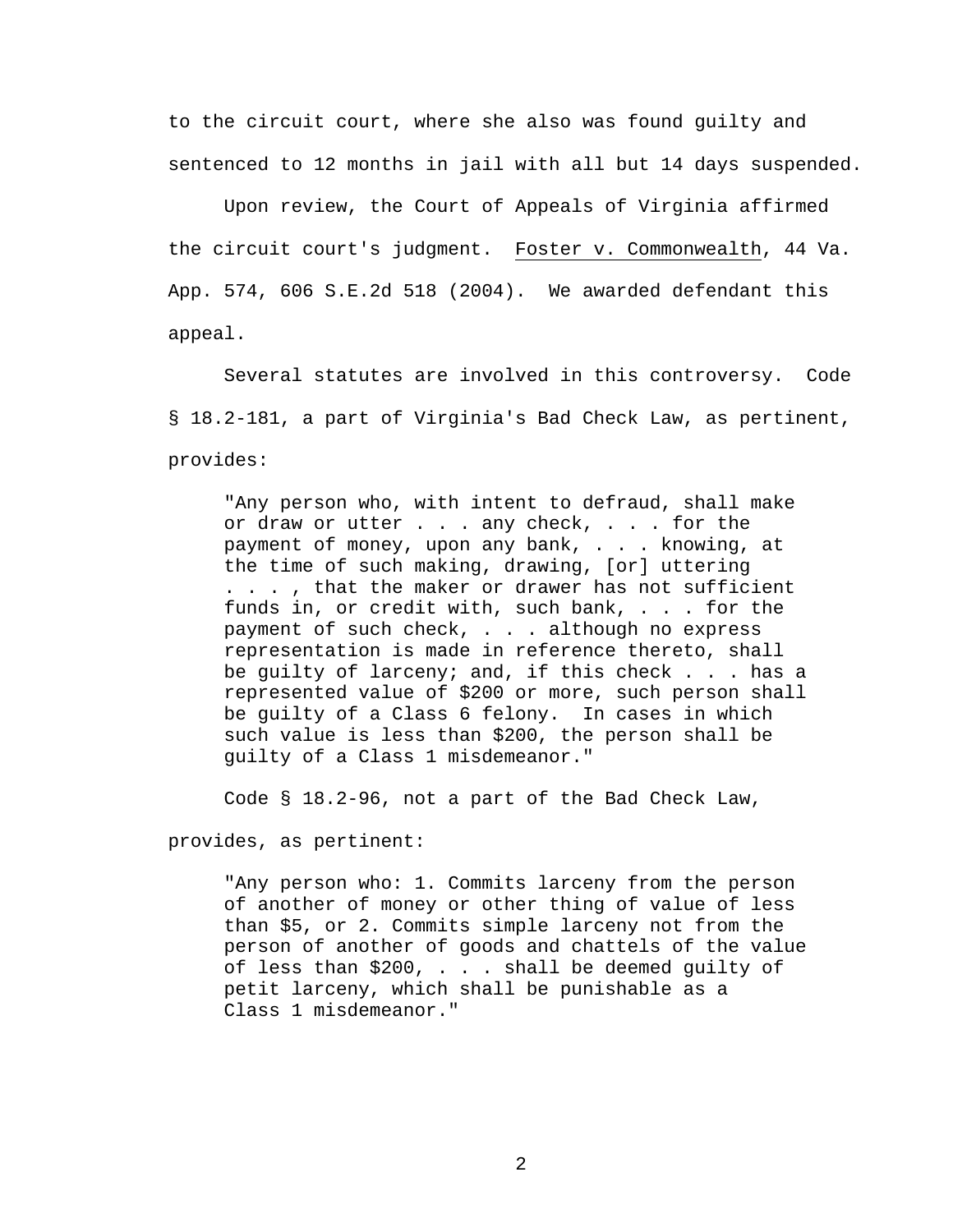Code § 19.2-8, dealing with limitation of prosecutions generally, provides, as pertinent: "A prosecution for a misdemeanor . . . shall be commenced within one year next after there was cause therefor, except that a prosecution for petit larceny may be commenced within five years . . . ."

 In this appeal, as below, the defendant contends it was error to permit the prosecution of a warrant for a misdemeanor bad-check charge that was issued more than one year after the date of the alleged offense. Conceding that she was charged with a "larceny" under Code § 18.2-181, she says the "dispositive issue" is whether she was charged with a "petit" larceny to fall within the exclusion of the one-year statute of limitations of Code § 19.2-8.

 She argues there is no statutory authority that makes a misdemeanor bad-check charge a petit larceny. Dwelling on the headline as printed in the Code for § 18.2-96, which reads, "**Petit larceny defined; how punished**," and according substantive meaning to the headline, the defendant contends the legislature presumably offers a controlling definition of "petit larceny." She says: "The offense of misdemeanor bad check is clearly not encompassed in . . . Code  $\S$  18.2-96(1) because there is no element of a taking from the person."

 She theorizes that the instant offense also is not encompassed in subsection (2) of § 18.2-96 because the

3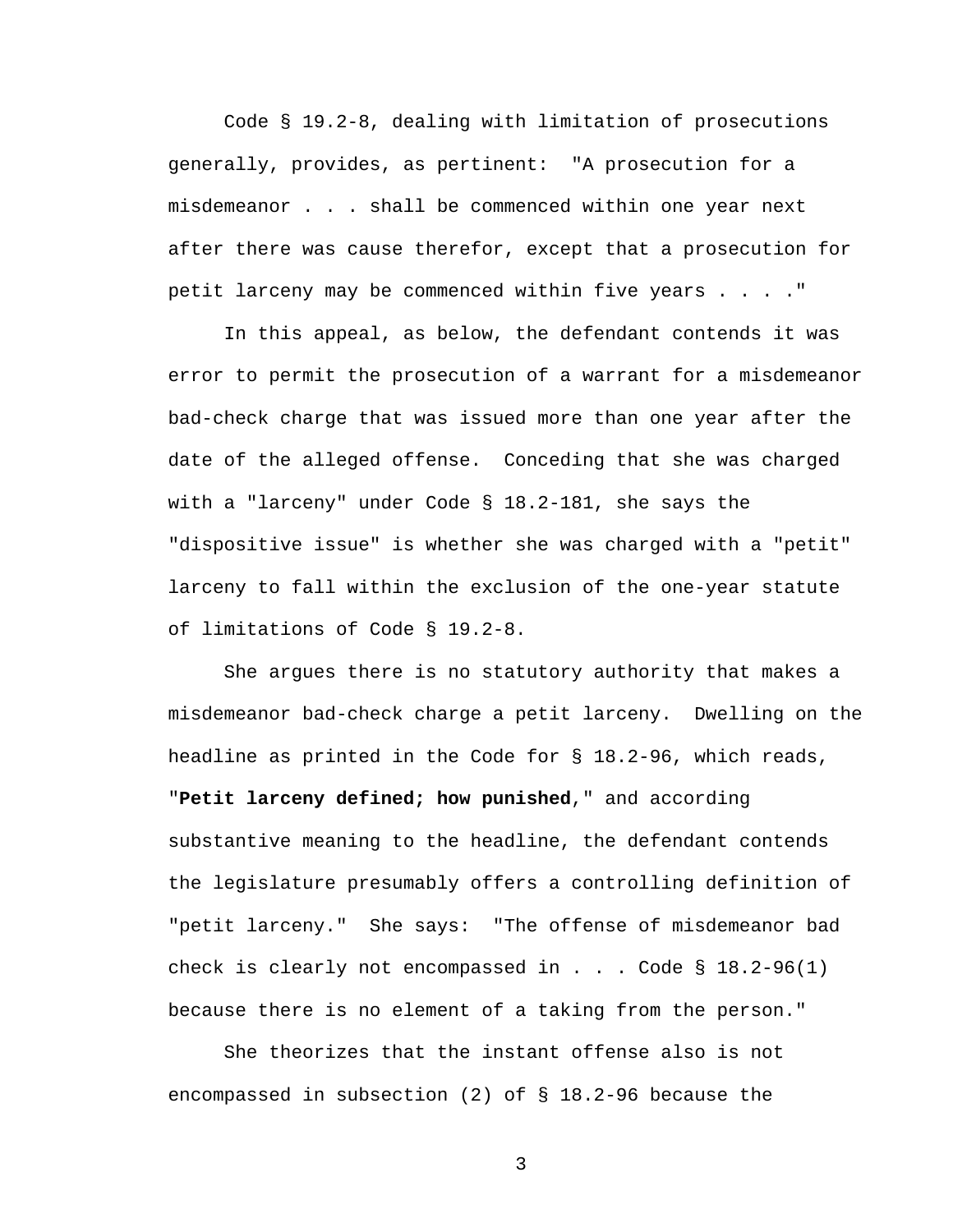provision refers to "simple larceny." She argues that a badcheck charge is not a "simple" larceny because that crime must be without the victim's assent, citing Vaughan v. Lytton, 126 Va. 671, 679, 101 S.E. 865, 867 (1920), (simple larceny is the wrongful or fraudulent taking, of personal goods of some intrinsic value, belonging to another, without his assent, and with the intention to deprive the owner thereof permanently). She maintains that in passing a bad check, the taking is with the victim's assent.

 Concluding, defendant contends that because a bad-check charge is not a "simple" larceny, necessarily it is not a "petit" larceny. And, if it is not a petit larceny, the offense does not fall under the exclusion of the one-year statute of limitations.

 We reject the defendant's theory. A plain reading of the controlling statute, Code § 18.2-181, which makes the instant offense a crime, furnishes the complete answer to the issue presented.

 The statute, a part of the Bad Check Law, provides that passing a bad check is "larceny." If the value is \$200, or more, the crime is punished as a Class 6 felony. If the value is less than \$200, it is a Class 1 misdemeanor. Therefore, it follows logically that a larceny which is a misdemeanor is a

4